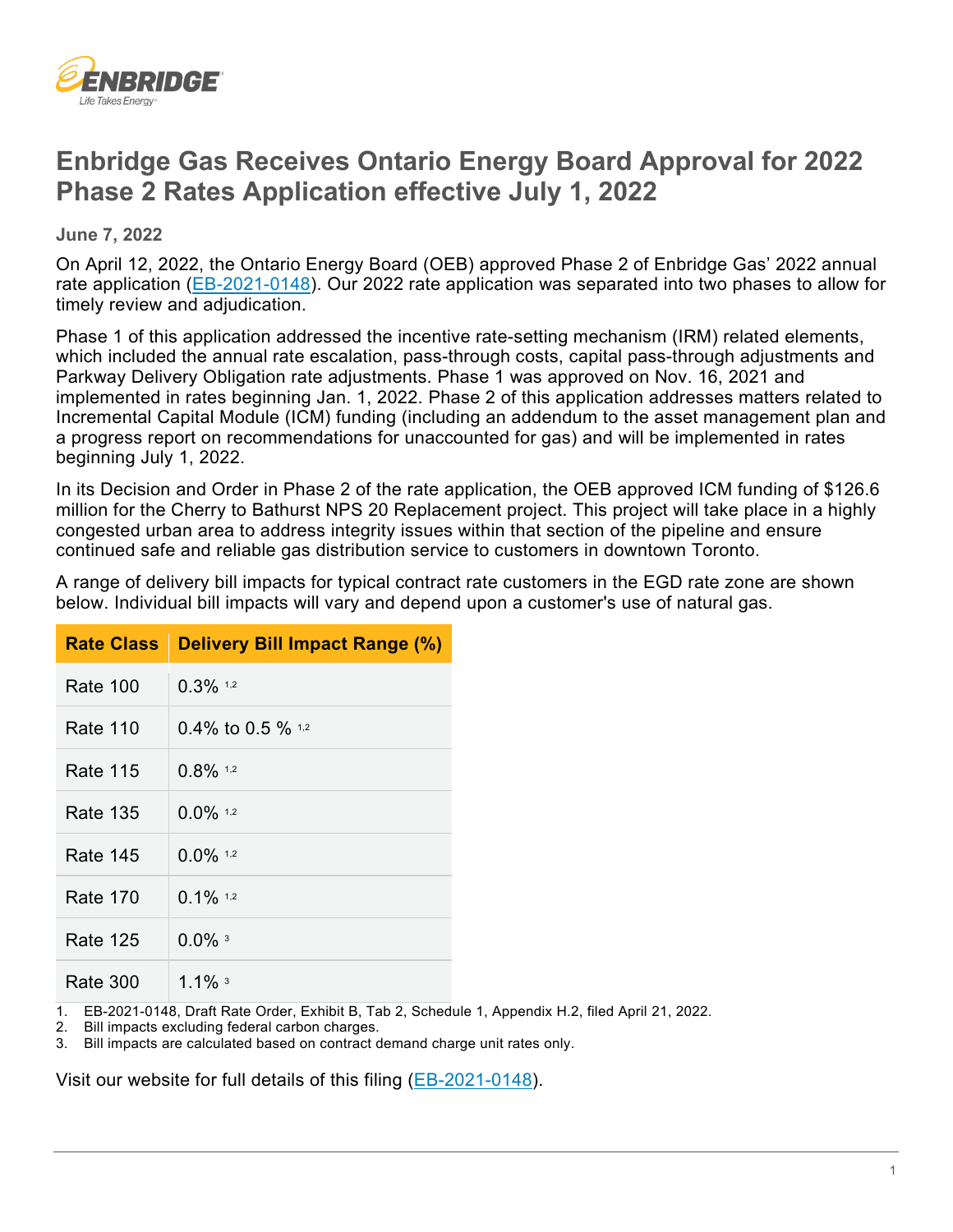

## **2020 Demand Side Management Deferral and Variance Account Clearing Bill Adjustment**

On May 6, 2022, Enbridge Gas received approval from the Ontario Energy Board (OEB) to dispose of its 2020 Demand Side Management (DSM) deferral and variance account balances [\(EB-2022-0007\)](https://www.enbridgegas.com/about-enbridge-gas/regulatory). The DSM program is our energy conservation program that is available to customers. Clearance of these balances will result in a one-time rate adjustment being applied to bills for all customers who received in-franchise delivery services. Enbridge Gas will uniformly dispose of the balances with a onetime billing adjustment effective July 1, 2022 (July invoices are received in August).

The 2020 DSM deferral and variance account adjustment includes the actual cost of delivering the DSM programs (versus the budgeted costs built into 2020 rates), revenue recovery attributable to consumption reduction due to DSM conservation measures (Lost Revenue Adjustment Mechanism), as well as incentives Enbridge Gas earns when meeting OEB-approved DSM targets. The proposed adjustment does not include any gas cost-related deferrals that are managed under the QRAM process or other non-commodity deferral balances.

Enbridge Gas is refunding approximately \$4.4 million to in-franchise contract rate class customers in the Enbridge Gas Distribution (EGD) rate zone related to 2020 balances in the DSM deferral and variance accounts.

## **How to Estimate the 2020 DSM Delivery Adjustment**

To estimate your 2020 DSM delivery adjustment, multiply the proposed rate adjustment that applies to your service (shown below) by the actual volume of natural gas you consumed in 2020.

|                 | Rate Class   Unit Rate for 2020 DSM Delivery Adjustment (cents/m <sup>3</sup> ) |
|-----------------|---------------------------------------------------------------------------------|
| <b>Rate 100</b> | 0.3645                                                                          |
| <b>Rate 110</b> | (0.0381)                                                                        |
| <b>Rate 115</b> | (0.2355)                                                                        |
| <b>Rate 135</b> | 0.5001                                                                          |
| <b>Rate 145</b> | (6.6524)                                                                        |
| <b>Rate 170</b> | (0.7962)                                                                        |

For more information, find the full application [\(EB-2022-0007\)](https://www.enbridgegas.com/about-enbridge-gas/regulatory) posted on our website.

## **Enbridge Gas' Contract Customer Engagement Survey Feedback** Enbridge Gas undertook a customer engagement process designed to understand customers' needs and preferences as it develops its plans for 2024 and beyond. These plans will determine the investments that Enbridge Gas makes and will be submitted to the Ontario Energy Board.

At the beginning of February, the signing authority for each of our in-franchise contract rate and direct purchase customers and marketers received an email invitation to complete a survey workbook. The survey included questions about Enbridge Gas' business plans and service harmonization proposals.